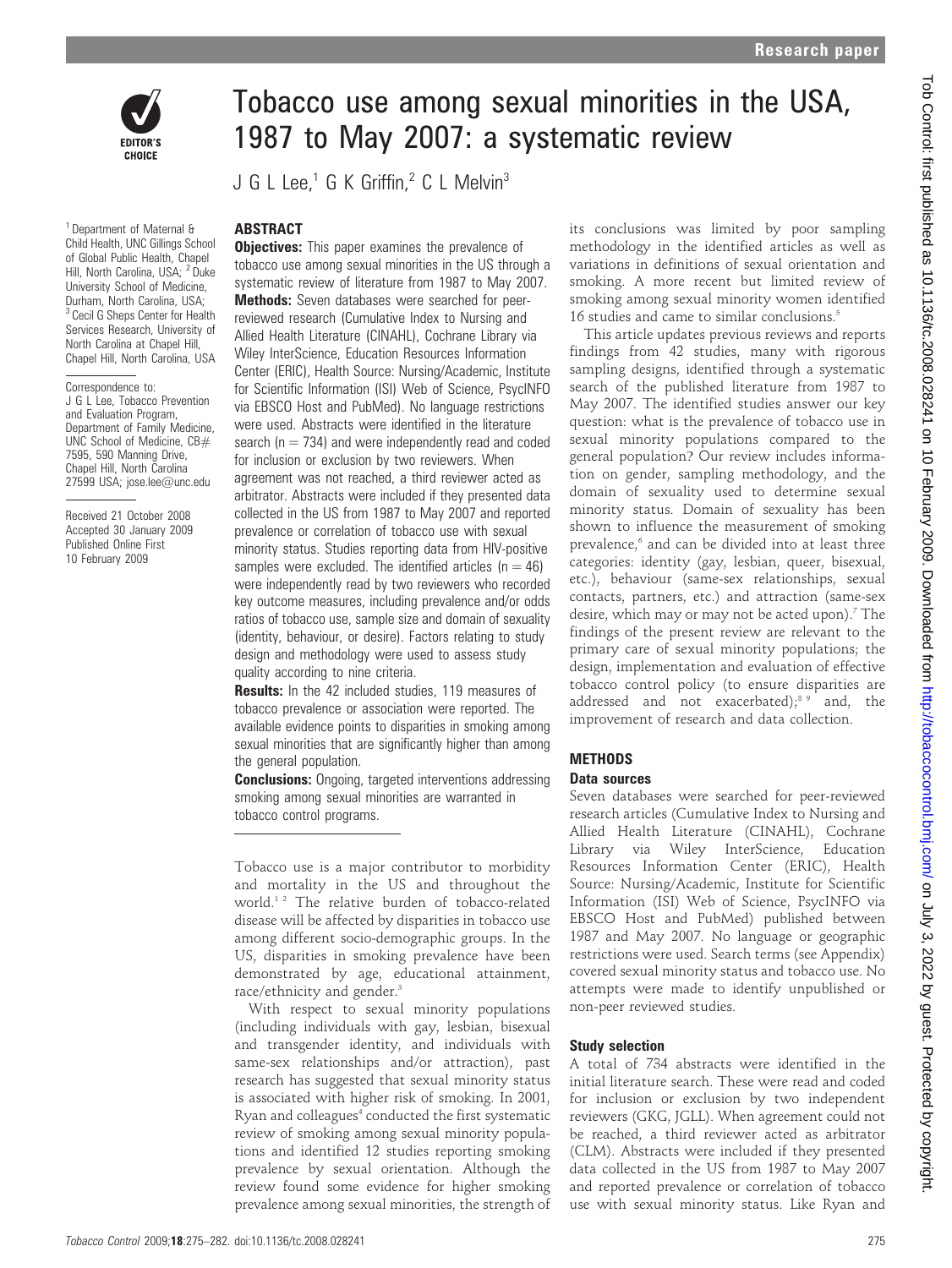colleagues,4 we excluded studies reporting data from HIVpositive samples because of potential confounding between HIV status and tobacco use. Abstracts that were either unavailable or not published in English were excluded. In cases where the abstract did not provide sufficient information for exclusion, studies were included until the full text of the article could be evaluated. Excluded articles that were otherwise relevant to tobacco use among sexual minorities were coded as background. In cases where the same data and study questions were reported upon in multiple publications, the most complete work was retained. Four articles including previously published data sets were thus excluded.<sup>10–13</sup> Additionally, three articles<sup>14–16</sup> whose results were incorporated into the one identified meta-analysis<sup>17</sup> were excluded as we determined the meta-analysis to be more informative than the inclusion of several smaller samples. Lastly, studies that reported on the National Longitudinal Survey of Adolescent Health (known as Add Health)<sup>18-20</sup> and the 1995 Massachusetts and Vermont Youth Risk Behaviour Surveillance Surveys<sup>21-23</sup> were all included because they analysed the data for different study questions.

# Data extraction

A total of 46 studies were found to meet all inclusion criteria and were retained for further analysis (fig 1). Full-text versions of these studies were obtained and read by two independent reviewers (GKG, JGLL), who recorded key outcome measures, including prevalence and/or odds ratios of tobacco use, sample size and domain of sexuality (identity, behaviour, or attraction). When agreement was not reached, a third reviewer acted as arbitrator (CLM). Because of the wide variety of study designs and study populations, we did not combine data.

## Quality of studies

Study quality and design were assessed according to nine criteria: population-based (vs convenience) sampling, random sampling, equal risk at baseline between comparison groups,

sampling not restricted to sexual minority populations, no stringent selection criteria (eg, having a family history of breast cancer or being the child of a nurse), bisexuality reported separately from exclusive homosexuality, similar ascertainment methods between comparison groups (using the same survey for the population of interest and the comparison group), statistical analysis for confounding variables (eg, age, education), and the ability to generalise the sample to the population of interest. Four studies meeting either none or just one of these criteria were classified as having a poor quality study design and were excluded from further analysis.<sup>24-27</sup> One exception was a study<sup>28</sup> that was retained despite poor study quality because it reported on smoking prevalence by race and ethnicity among sexual minorities (for which there are very limited data). A total of 42 studies were retained for final analysis.

# RESULTS

In all, 21 studies used population-based sampling,  $621-232$   $29-45$ 6 were from large cohorts,<sup>18–20</sup> <sup>46–48</sup> 1 was a meta-analysis,<sup>17</sup> and the remaining  $12$  were convenience samples.<sup>28 49-59</sup> Results of the two previous reviews are not reported here.<sup>45</sup>

Studies defined tobacco use in nine different ways or failed to report a definition. In most studies, tobacco use was defined as smoking in the past month, current smoking, or smoking in the past month with over 100 cigarettes consumed over the course of the respondent's lifetime (table 1).

The 42 included studies reported 119 measures of tobacco prevalence or association. Most measures reported the prevalence of smoking or smokeless tobacco use among a sexual minority population  $(n = 97)$ . Of these, 88 reported prevalence in a comparison population. Some  $(n = 59)$  reported an odds ratio (OR) or risk ratio (RR), but only 37 reported the corresponding 95% confidence intervals (CIs). Very few (n = 12) reported other measures of association. One reported only non-significance. A total of 43 measures were reported for men, 67 for women and 9 (reported in the Appendix) aggregated gender. Two reported on smokeless tobacco use and the

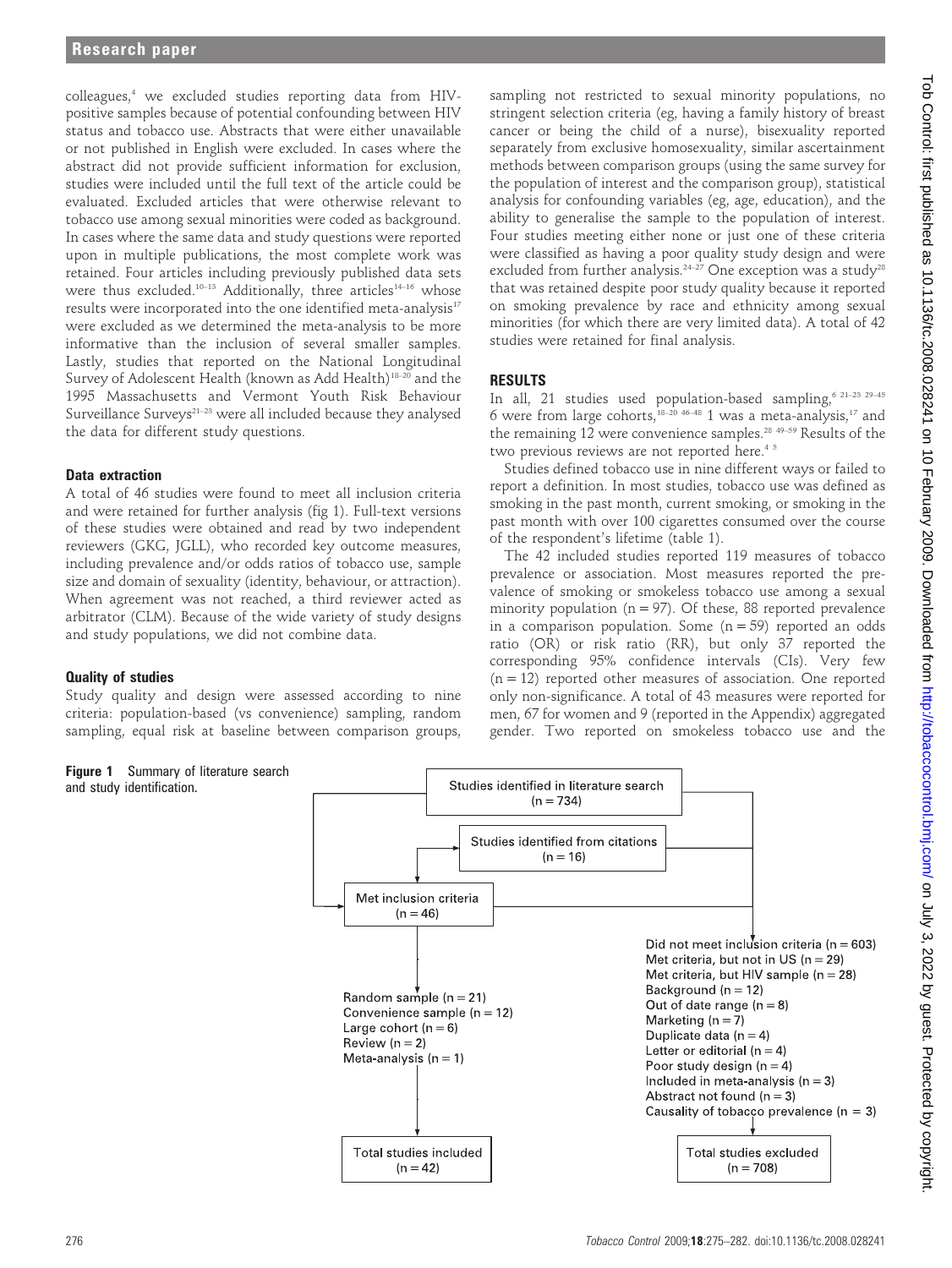## Table 1 Definitions of tobacco use identified

| <b>Definition</b>                                                                                      | No. of measures of<br>association or estimates of<br>prevalence |
|--------------------------------------------------------------------------------------------------------|-----------------------------------------------------------------|
| Month*                                                                                                 | 51                                                              |
| Current                                                                                                | 31                                                              |
| Month $+100$                                                                                           | 12                                                              |
| Number of days of smoking/use in last month*                                                           | 10                                                              |
| "Have you ever smoked cigarettes regularly, that is,<br>at least one cigarette every day for 30 days?" | 5                                                               |
| More than half a pack per day                                                                          | 2                                                               |
| Used cigarettes more than six times in lifetime                                                        | 2                                                               |
| Year                                                                                                   | 3                                                               |
| Use two or more times daily                                                                            |                                                                 |
| Unknown                                                                                                | 2                                                               |
| Total                                                                                                  | 119                                                             |

\*Includes a measure of smokeless tobacco use.

remainder reported on cigarette smoking. Table 2 illustrates the number of measures for men and women by domain of sexuality.

Among studies reporting ORs and 95% CIs, ORs for sexual minority tobacco use ranged from 0.9 to 6.3 in comparison to heterosexual populations. Figure 2 graphs the ORs that were reported with 95% confidence intervals by gender, stratifying by homosexuality, bisexuality and the aggregation thereof. Each category may include multiple domains of sexuality: behaviour, attraction and/or identity. Studies generally showed a positive association between sexual minority status and cigarette use with ORs between 1.5 and 2.5.

## Smoking among sexual minority women

The 2006 National Health Interview Survey reported the national estimate of smoking among women in the US to be 18%.3 For women who reported exclusively homosexual identity, behaviour, or attraction, ORs ranged from 0.6 (exclusively same-sex behaviour) to 4.9 (exclusively lesbian identity) (table 3 (online only)) both in a single random sample of college students at one Midwestern university.6 All other ORs, however, fell between 1.2 and 2.0. Prevalence of smoking, which is complicated by the use of different definitions of smoking, was lowest (7% to 10%) among women participating in biomedical studies, among older women, and in a California convenience sample. Among adolescents, there was no statistically significant difference in smoking prevalence reported in two studies using data from Add Health.18 19 The prevalence in the four randomly sampled, non-college studies ranged from

Table 2 Definitions of sexual minority status

| Gender        | <b>Definition</b> | No. of measures of association or<br>estimates of prevalence |  |  |  |
|---------------|-------------------|--------------------------------------------------------------|--|--|--|
| Women         |                   | 67                                                           |  |  |  |
|               | Identity          | 38                                                           |  |  |  |
|               | Behaviour         | 18                                                           |  |  |  |
|               | Attraction        | 6                                                            |  |  |  |
|               | Aggregated        | 5                                                            |  |  |  |
| Men           |                   | 43                                                           |  |  |  |
|               | Identity          | 20                                                           |  |  |  |
|               | Behaviour*        | 15                                                           |  |  |  |
|               | Attraction        | 6                                                            |  |  |  |
|               | Aggregated        | 2                                                            |  |  |  |
| Men and Women | –*                | 9†                                                           |  |  |  |

\*Includes a measure of smokeless tobacco use; {see Appendix.

25% to 37%. All randomly sampled, non-college studies were from California.

Among women with bisexual identity, behaviour, or attraction, ORs ranged from 1.5 among women reporting past female partners but a current male partner in the California Women's Health Survey<sup>30</sup> to 3.5 in the National Alcohol Survey<sup>33</sup> (table 3) (online only)). There was a notable and statistically significant risk for adolescent women in Add Health and Growing Up Today (a cohort of children of nurses enrolled in the Nurses' Health Study II) that was not seen for adolescent women reporting exclusive homosexuality in Add Health (exclusive homosexuality was not analysed in Growing Up Today).<sup>18 19 46</sup> In the five randomly sampled non-college studies, prevalence ranged from 27% to 50%. All but one were from California.

When bisexual and homosexual identity, behaviour and attraction are aggregated, the risk of smoking was also elevated. Most alarmingly, the odds of smoking among lesbian and bisexual adolescents in Growing Up Today, were 6.3 (95% CI 3.4 to 11.6) times greater than for their straight counterparts.<sup>46</sup> Only one study was randomly sampled outside of a university campus: the California Women's Health Survey reported a 1.8 OR (95% CI 1.5 to 2.3) of current smoking for any women with one or more same-sex partner compared to women with only opposite-sex partners.30

Among studies reporting on the association of smoking with female sexual minorities, all random samples outside of college students were conducted in California, except for a small sample from the National Alcohol Survey. With the exception of women in California reporting ''other race'', when compared to a Latina reference group, all randomly sampled, non-collegebased studies that reported an OR and CI showed a statistically significant association between female sexual minority status and cigarette smoking, ranging from 1.5 to 3.5. Of these, all ORs but one fell between 1.5 and 2.1.

## Smoking among sexual minority men

The 2006 National Health Interview Survey reported the national estimate of smoking among men in the US to be 24%.3 For men who reported exclusively homosexual identity, behaviour, or attraction, ORs ranged from 1.1 in a national random sample of college students $34$  to 2.4 in a random sample of a northern California healthcare plan<sup>37</sup> (table 4 (online only)). Only two studies were randomly sampled outside of college campuses. The previously mentioned California healthcare plan and the California Health Interview Survey<sup>45</sup> both found the odds of smoking to be over twice as great as for heterosexual men (significant at OR 2.4 and 2.1, respectively). As among sexual minority adolescent women, exclusive homosexuality was generally associated with decreased likelihood of smoking in Add Health.<sup>18 19</sup> The prevalence in randomly sampled, noncollege studies ranged from 24% to 33%.

Among men with bisexual identity, behaviour, or attraction, ORs ranged from 0.9 for bisexual men in the California Health Interview Survey45 to 2.6 for ''mostly heterosexual'' men in a random sample at a Midwestern university.<sup>6</sup> As with sexual minority adolescent women, bisexuality was generally associated with increased risk of cigarette smoking in Add Health and Growing Up Today for men.<sup>18 19 46</sup>

When bisexual and homosexual identity, behaviour and attraction were aggregated, one large random sample in Tucson, Arizona and Portland, Oregon, found an elevated prevalence of smoking among white gay or bisexual men (42% vs 29% for heterosexual men) but not among American Indian/ Native American men and Asian/Pacific Islander men.<sup>44</sup> Youth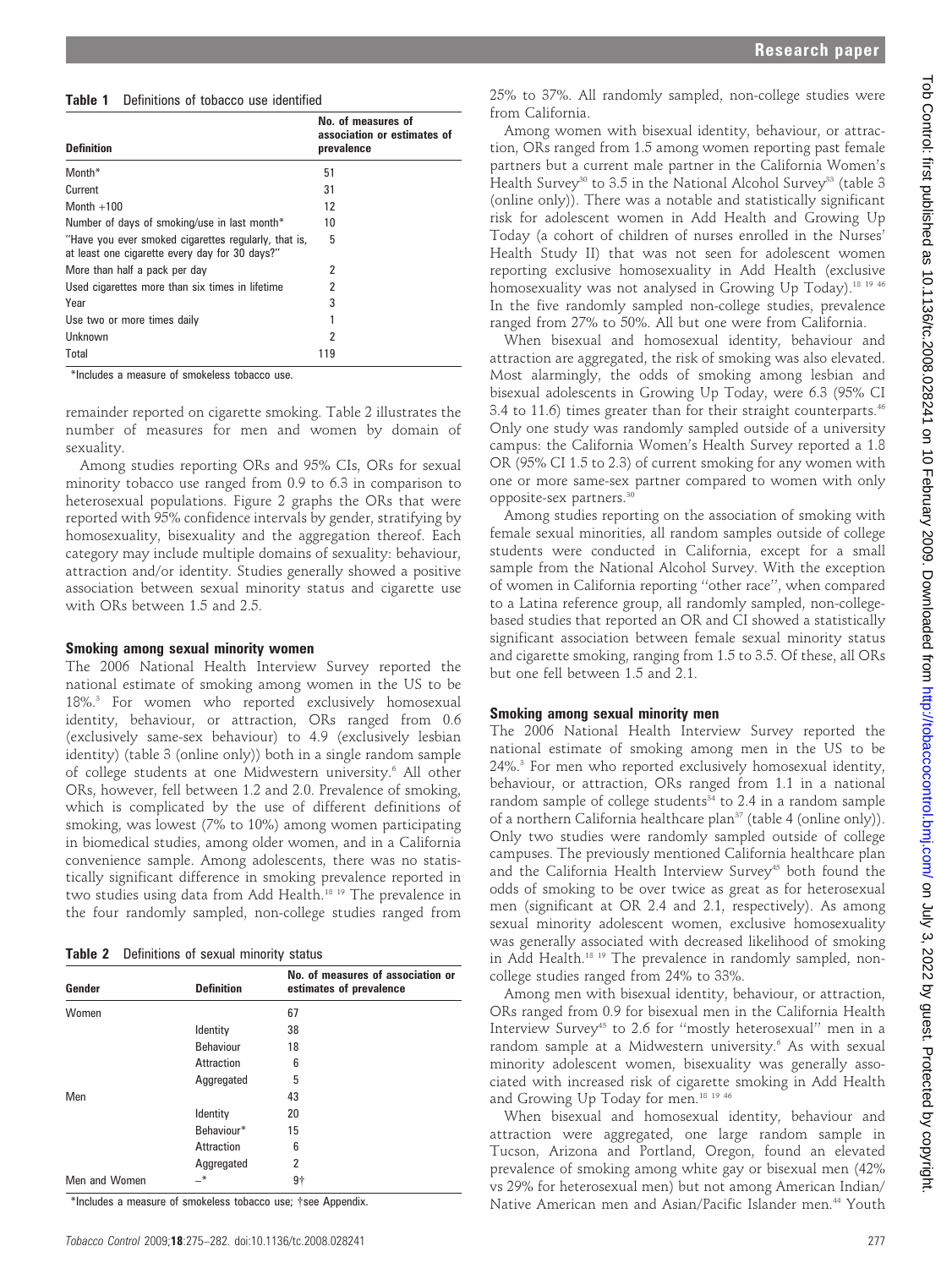women.

Figure 2 Odds ratios and 95%



Risk Behaviour Surveillance Surveys in Massachusetts and Vermont found elevated risk for sexual minority male students<sup>22 23</sup>

As with studies of female sexual minorities, most randomly sampled studies were conducted on college campuses or in California. The two randomly sampled, non-college studies including ORs reported significant results (OR 2.1 95% CI 1.7 to 2.7 and OR 2.4 95% CI 1.8 to 3.3) for smoking among gay men.37 45 The data for bisexual men are equivocal with nonsignificant findings in all samples except for adolescent men with bisexual behaviour, attraction and/or identity who were at elevated risk.18 19 46

#### Studies on sexual minority identity and race/ethnicity

When stratified by race and ethnicity, three studies reported on sexual minority men<sup>40 44 45</sup> and four on sexual minority women.28 40 45 58 One additional study reports on measures combining men and women and is reported in the Appendix.<sup>20</sup> Only Stall and colleagues sampled randomly, using a random sample from Tucson, Arizona and Portland, Oregon phone books. Black gay or bisexual men had almost double the smoking prevalence of heterosexual black men (62% vs 34%). Hispanic, Asian and American Indian men had relatively similar smoking prevalence to heterosexual counterparts.<sup>44</sup>

## Families, caregivers and couples

In 7 years of data from the National Health Interview Survey, Heck and Jacobson reported that 29% of women and 31% of men in a same-sex partnered household currently smoke compared to 19% and 23% of women and men, respectively, in opposite-sex partnered households.<sup>39</sup> The National Health Interview Survey provides the best national data available, albeit including only partnered individuals.

Little is known about smoking in gay and lesbian families. Sanchez and colleagues reported on the percentage of Hispanic (78%) and African–American (58%) lesbian or bisexual smokers who care for their own children or the children of a partner in a largely dance-club-based convenience sample in the Bronx, New York.<sup>58</sup> We identified no other studies reporting on smoking and sexual minority families, parents, or caregivers.

## **DISCUSSION**

This review provides strong evidence for the existence of an elevated prevalence of smoking among sexual minorities with odds ratios between 1.5 and 2.5 when comparing against heterosexual counterparts. Among sexual minority women, odds ratios were between 1.5 and 2.0 when comparing against heterosexual women. Among sexual minority men, odds ratios are generally between 2.0 and 2.5 when comparing against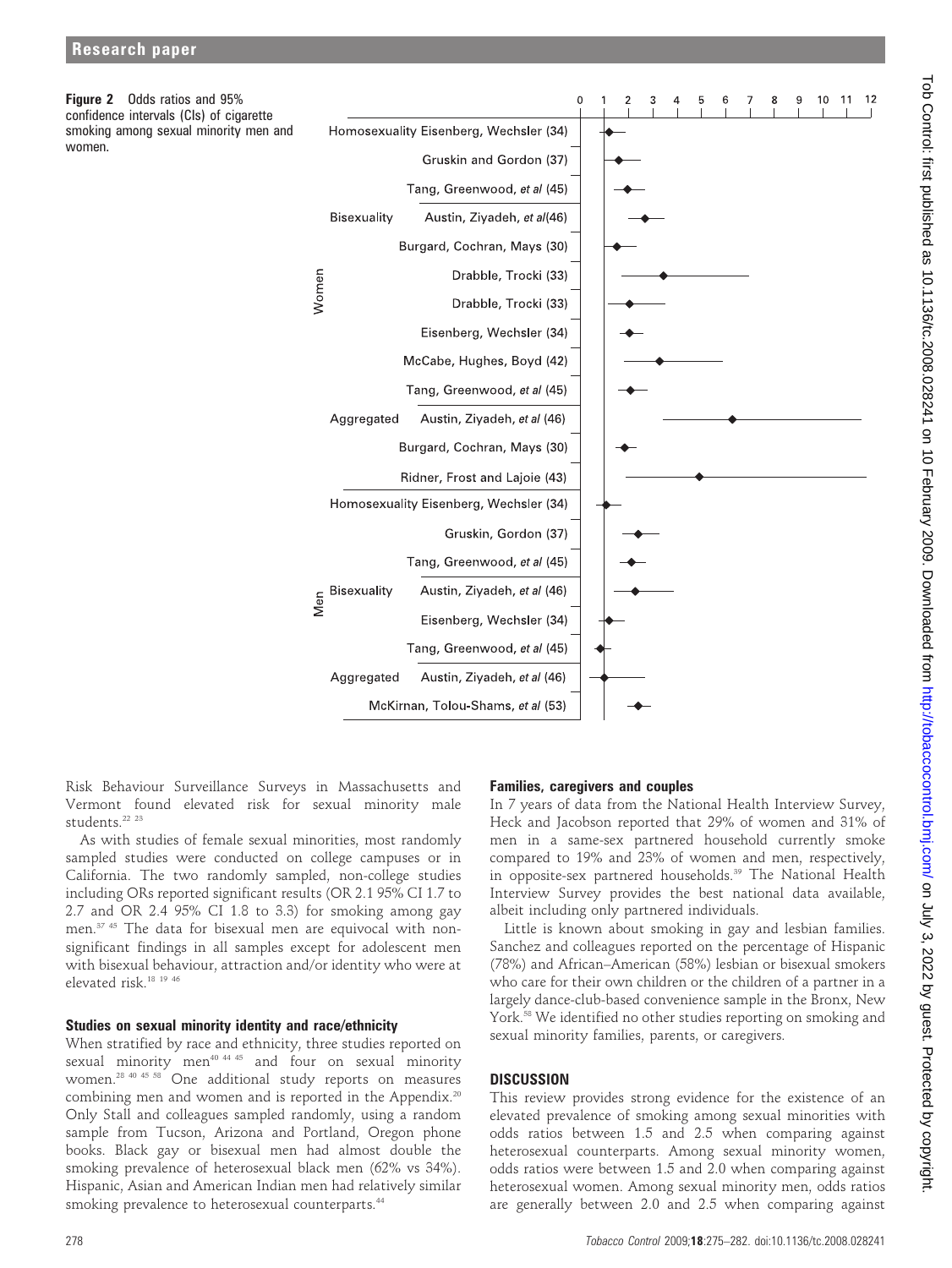heterosexual men. Evidence for adult bisexual men, however, was inconclusive. Limited evidence suggests that bisexual adolescents are at higher risk than their exclusively homosexual peers. A rigorously sampled study in California, which fell outside of our date range, confirms these findings and suggests that prevalence among sexual minority women may be even higher than our estimates.<sup>60</sup>

The aetiology of these tobacco use disparities can be understood within the social/ecological model articulated by Bronfenbrenner,<sup>61</sup> wherein differences in health status are based in the dominant social, economic and political environment and generated at multiple levels: interpersonal, family, community and society. With respect to sexual minority populations, sexual orientation is thus conceptualised not as the cause of tobacco disparities but as a marker of health risk caused by interactions with the social/ecological environment. Using the Bronfenbrenner model, we can begin to conceptualise how sexual minority status could be a marker of tobacco initiation risk and also have a protective effect—depending on the particular interaction between identity, development,<sup>62</sup> and the socio-political environment.

Analyses of Add Health data found greatly reduced risk for adolescents who had only same-sex relationships versus those adolescents with same-sex and opposite-sex relationships.18 19 Add Health data could reflect adolescent experiences with difficult stages of identity development or extra stress associated with bisexual identity, but no measures of either were reported. Adolescents identifying as ''mostly heterosexual'' in Growing Up Today study were also at significantly higher risk of smoking than their ''fully'' heterosexual peers, but Growing Up Today analyses aggregated bisexual and gay identity,<sup>46</sup> and thus cannot confirm the Add Health finding. Many models of identity development for sexual minorities exist, but few have been rigorously tested across sexual minority populations.<sup>63</sup> We identified no studies that reported tobacco use by stage of identity development. Because of the aggregation of bisexual behaviour, identity and attraction in all other studies that focus on adolescents, the Add Health finding cannot be verified. The same protection found in Add Health is also evident in some studies of college-age adolescents,<sup>6 34</sup> but is not evident among adults. (That exclusively same-sex relationships are protective should not be misconstrued to label bisexuality a risk factor. The aggregation of bisexuality and different stages of identity development could be a driving force in this finding.) It is possible that adolescents age out of the protective effects of sexual minority identity as social and physical environments change. Further research should emphasise the importance of resiliency, protective effects of identity and ''within-group'' differences in risk.<sup>62</sup>

Efforts to address disparities in smoking require a better understanding of the aetiology of smoking among sexual minorities. Although a thorough discussion of this subject is outside the scope of this paper, several articles identified suggested possible causal pathways for the creation of tobacco disparities among sexual minorities.<sup>64-67</sup> Identified pathways included the linkage between gay and lesbian social spaces (such as bars) with smoking, $68$  initiation of smoking due to violence, stress and discrimination,<sup>69</sup> as well as barriers to healthcare access and treatment services. Targeted marketing by the tobacco industry, which has gone so far as to link ''smokers' rights" with rights for marriage equality,<sup>70</sup> is also a likely contributing factor.<sup>71-76</sup> Further research into these areas is justified to guide the development of effective interventions.

Addressing disparities also requires a better understanding of the impact of race and ethnicity on tobacco use among sexual minorities. Race and ethnicity, like sexual minority status, do not have an intrinsic link to tobacco, substance abuse, or other risk behaviours.77 However, disparities in smoking among racial and ethnic groups within the US do exist,<sup>3</sup> and there is reason to believe that they are determined by the different social, economic, environmental and political contexts of racial and ethnic minorities. How, when and for whom race, ethnicity and sexual minority status combine detrimentally and/or protectively remains a question.<sup>78</sup> 79

# **Limitations**

Some variability in smoking prevalence was seen across the 42 identified studies. In convenience samples taken at bars and clubs, over-estimates of prevalence are likely given the selection bias inherent in bar samples. As this review relied solely upon studies in the published literature, there is the potential for bias against unpublished studies that showed a null result. Additionally, although some studies stratified results by age, the present review only included the aggregated measure across all ages. Tobacco use among young people, in particular, may appear attenuated given the evidence that young people are more likely to smoke than adults.<sup>3</sup> While the findings of this review could offer some insight into tobacco use among sexual minorities throughout the world, further research is warranted to determine its relevance to contexts outside of the US, particularly as the tobacco industry shifts its focus to lowincome countries in the ''Global South''.

As noted in previous systematic reviews of smoking,<sup>80</sup> a major limitation was the lack of standardised definitions of smoking. Smoking was defined in ways as different as having smoked more than six cigarettes during one's lifetime<sup>57</sup> and more than two cigarettes per day.<sup>51</sup> The operationalisation of sexual minority status also frustrates attempts to compare across studies. Previous research has documented widespread inconsistencies in how researchers conceptualise and use sexual orientation.<sup>81-83</sup> First, measurement of sexual minority status by different domains of sexuality complicates comparisons. Second, research conducted within one domain of sexuality (eg, attraction) may not be applicable for programs targeted by another domain (eg, identity). Third, our understanding of causal pathways for tobacco initiation may be affected by how sexual orientation is defined.

When reporting on tobacco use by race and/or ethnicity, some studies used a comparison group of heterosexual men or women from the same racial/ethnic group, while others compared racial and ethnic groups within the sexual minority sample using either Latino<sup>45</sup> or white<sup>20</sup> populations for comparison.

Six significant gaps in the published research were identified. First, there were no data on smoking among transgender

# What this paper adds

- $\triangleright$  There is compelling evidence that an elevated prevalence of tobacco use among lesbian, gay and bisexual men and women exists.
- $\triangleright$  National and state surveillance systems should incorporate sexual minority status to monitor the elevated use of tobacco by gays and lesbians.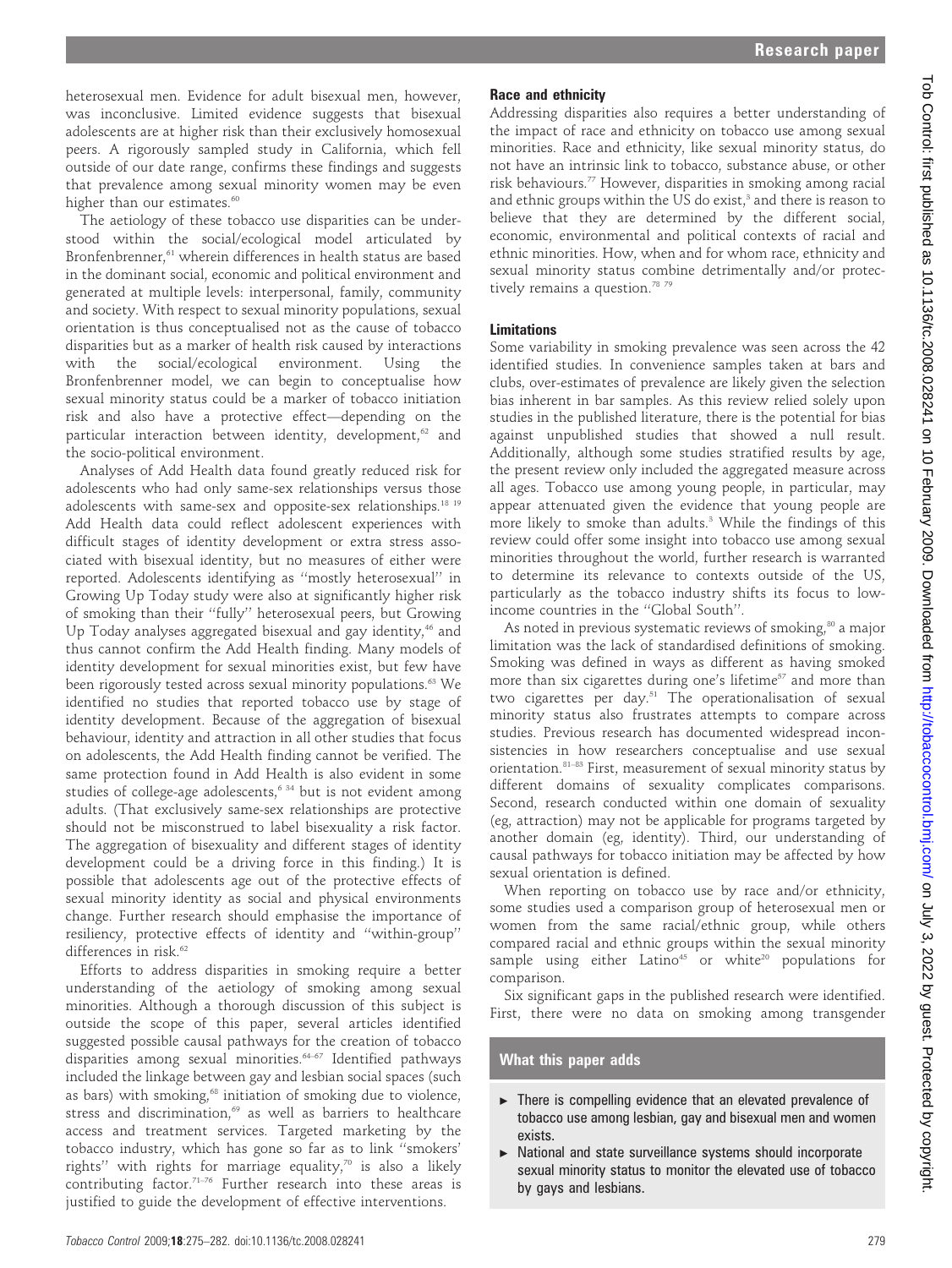populations. Second, there were no evaluations of smoking prevention or cessation interventions in sexual minority populations. Third, data on race and ethnicity remains sparse, particularly from population-based samples. Fourth, there is only one study on adolescent tobacco use that does not aggregate bisexuality. Fifth, only two measures of smokeless tobacco use were identified, although a recent study outside the date range of our search reports a lower prevalence of smokeless tobacco use among sexual minorities in California.<sup>84</sup> Sixth, there is little to no evidence about the prevalence of tobacco use among sexual minority families, particularly families with children.

This last gap is of increasing importance as more sexual minority couples start families and parent children, and as legal protections with respect to marriage rights and civil unions evolve.85 Preconceptional health for lesbians may not be considered a high priority by health care professionals,<sup>86</sup> and it could be beneficial to begin emphasising tobacco prevention and cessation as lesbians start families and initiate pregnancy. In this regard, future research could investigate smoking prevalence among pregnant sexual minority women, among partnered sexual minority men and women, or among those parenting or planning to parent children.

## **Conclusions**

Increased attention to smoking among sexual minority populations is warranted in clinical practice and in the creation of prevention and treatment programs. In examining the ample evidence of disparities in suicidal ideation among sexual minority adolescents, Morrison and L'Heureux noted that the

''[p]revention of GLBQ [gay, lesbian, bisexual, and queer] adolescent suicide thus could entail treating the environments that interface with GLBQ youth in addition to treating the adolescents themselves''.87 The same may well be true for elevated prevalence of smoking among sexual minorities. Moreover, there are specific evidence-based steps that can be taken to reduce the impact of smoking on sexual minority communities.

Prevalence could be assessed and monitored through Youth Risk Behaviour Surveillance Surveys, Youth Tobacco Surveys, Behavioural Risk Factor Surveillance Surveys and Adult Tobacco Surveys. Many states, however, do not include sexual orientation, thus hindering monitoring efforts despite the fact that sampling methodology has been crucial in researchers' understanding of gay and lesbian health and well-being.<sup>88</sup> Population-based interventions such as increasing taxes on tobacco products and banning advertising should be combined with approaches that seek to reduce disparities in vulnerable populations.<sup>9</sup> These might include social marketing efforts, mass media campaigns in the gay and lesbian press, community recognition of tobacco as a problem,<sup>89 90</sup> extra efforts for smoke-free gay and lesbian venues, targeted cessation services, $91$  community rejection of tobacco industry sponsorship of events and ongoing collaboration with the National LGBT Tobacco Control Network (http://www.lgbttobacco.org/). Given the leitmotiv of smoking as a health inequality in sexual minorities' lives, local, state and federal tobacco programs should target lesbian, gay, bisexual, transgender (LGBT) populations in tobacco prevention and cessation interventions and include priority population indicators in the evaluation of program outcomes.

#### APPENDIX

Table A1 Measures of tobacco use among gender-aggregated samples

| <b>Study</b>                           | Odds ratio (95% CI)   | <b>Prevalence</b> | <b>Comparison</b> | n   | <b>Population</b>                                                                                                                                                                                                                                                                                         | <b>Sampling frame</b>                                                | <b>Definition of</b><br>tobacco use                          |
|----------------------------------------|-----------------------|-------------------|-------------------|-----|-----------------------------------------------------------------------------------------------------------------------------------------------------------------------------------------------------------------------------------------------------------------------------------------------------------|----------------------------------------------------------------------|--------------------------------------------------------------|
| Faulkner and<br>Cranston <sup>35</sup> |                       | 38.2              | 41.5              | 105 | Students reporting sexual contact with the<br>same sex                                                                                                                                                                                                                                                    | Massachusetts, sampled<br>with a random (YRBS)<br>sample during 1993 | Month                                                        |
| Garofalo <i>et al</i> <sup>21</sup>    | $1.38$ (1.2 to 1.59)  | 33.7              | 7.7               | 104 | Gay adolescents, lesbian adolescents, or<br>bisexual adolescents                                                                                                                                                                                                                                          | Massachusetts, sampled<br>with a random (YRBS)<br>sample during 1995 | Month, smokeless<br>tobacco use                              |
| Garofalo et $al^{21}$                  |                       | 59.3              | 35.2              | 104 | Gay adolescents, lesbian adolescents, or<br>bisexual adolescents                                                                                                                                                                                                                                          | Massachusetts, sampled<br>with a random (YRBS)<br>sample during 1995 | One or more<br>cigarettes per day<br>for the past<br>30 days |
| Rostosky et $al^{20}$                  | $0.47$ (0.26 to 0.83) |                   |                   | 68  | African-American adolescent men and<br>women reporting no same-sex attraction at<br>Add Health Wave I and reporting GLB<br>identity at Wave III (comparison is white<br>adolescent men and women reporting same-<br>sex attraction at Wave I and GLB identity at<br>Wave III)                             | USA, Add Health cohort<br>study during 2001                          | <b>Month</b>                                                 |
|                                        | 1.03 (0.33 to 3.24)   |                   |                   | 16  | African-American adolescent men and<br>women reporting same-sex attraction at Add<br>Health Wave I and GLB identity at Add<br>Health Wave III (comparison is white<br>adolescent men and women reporting same-<br>sex attraction at Add Health Wave I and GLB<br>identity at Add Health Wave III)         |                                                                      |                                                              |
|                                        | $0.4$ (0.21 to 0.78)  |                   |                   | 52  | "Other race" adolescent men and women<br>reporting no same-sex attraction at Add<br>Health Wave I and reporting GLB identity at<br>Wave III ( $n = 52$ ) (comparison is white<br>adolescent men and women reporting no<br>same-sex attraction at Wave I and reporting<br><b>GLB</b> identity at Wave III) |                                                                      |                                                              |

**Continued**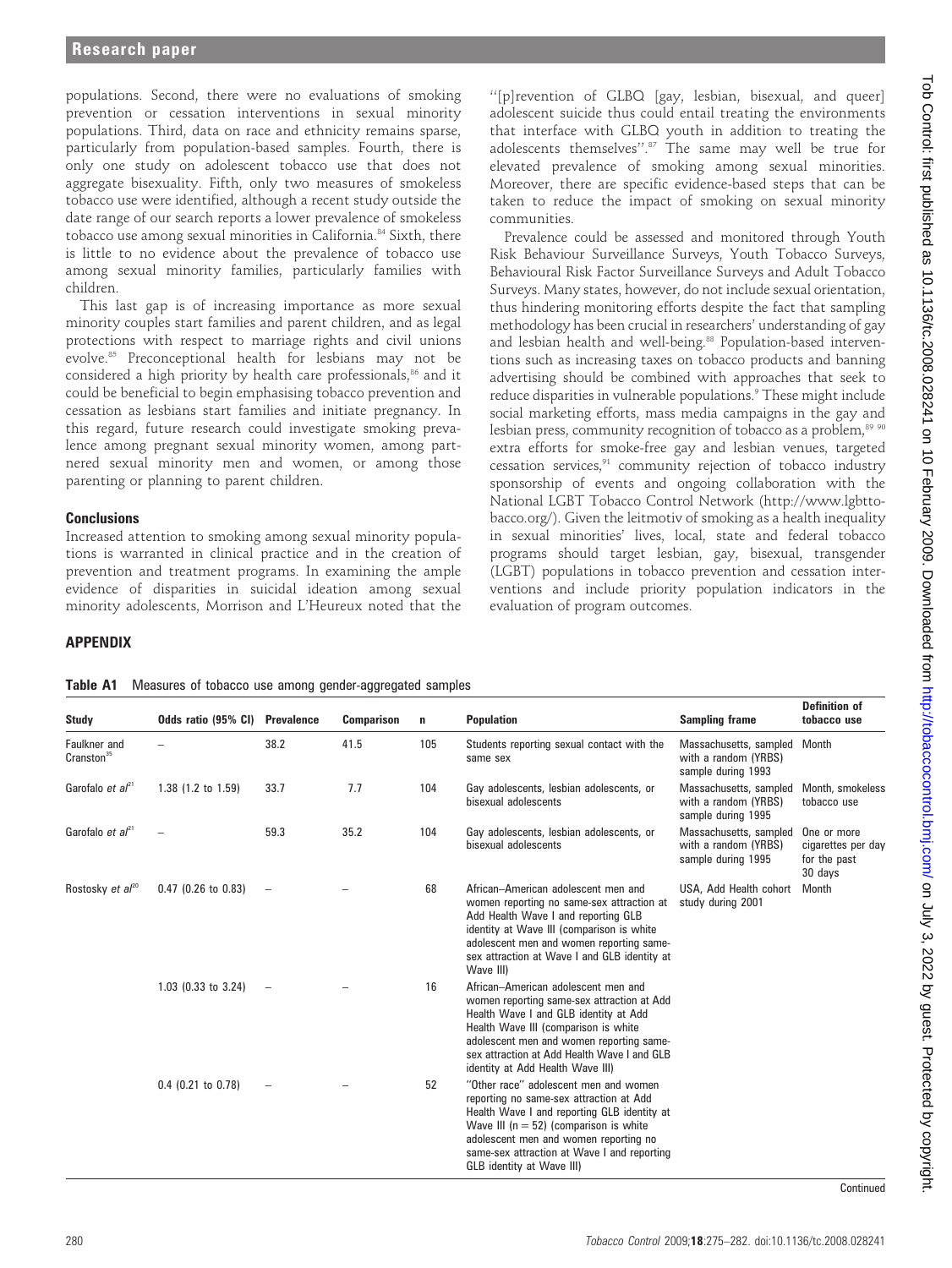#### Table A1 Continued

| <b>Study</b> | Odds ratio (95% CI) Prevalence |                          | <b>Comparison</b> | n   | <b>Population</b>                                                                                                                                                                                                                                                                            | <b>Sampling frame</b> | <b>Definition of</b><br>tobacco use |
|--------------|--------------------------------|--------------------------|-------------------|-----|----------------------------------------------------------------------------------------------------------------------------------------------------------------------------------------------------------------------------------------------------------------------------------------------|-----------------------|-------------------------------------|
|              | $0.83$ (0.32 to 2.12)          | $\overline{\phantom{m}}$ |                   | 27  | "Other race" adolescent men and women<br>reporting same-sex attraction at Add Health<br>Wave I and GLB identity at Add Health Wave<br>III (comparison is white adolescent men and<br>women reporting same sex-attraction at Add<br>Health Wave I and GLB identity at Add<br>Health Wave III) |                       |                                     |
|              | $0.89(0.48 \text{ to } 1.66)$  | 45                       | 33                | 351 | Adolescent men and women reporting no<br>same-sex attraction at Add Health Wave I<br>who reported GLB identity at Add Health<br>Wave III                                                                                                                                                     |                       |                                     |
|              | $0.82$ (0.36 to 1.88)          | 40                       | 33                | 113 | Adolescent men and women reporting same-<br>sex attraction at Add Health Wave I and GLB<br>identity at Wave III                                                                                                                                                                              |                       |                                     |

GLB, gay, lesbian, bisexual; YRBS, Youth Risk Behavior Survey.

Acknowledgements: Special thanks to Mellanye Lackey and the UNC Health Sciences Library family for excellent support throughout the research process and to Anna Freeman, Anna McCullough and our very helpful reviewers for constructive feedback on the text.

**Funding:** This work was partially supported by The Robert Wood Johnson Foundation's Smoke-Free Families National Dissemination Office (grant no. 053311). The findings and conclusions in this manuscript are those of the authors and do not necessarily represent the views of the Robert Wood Johnson Foundation.

#### Competing interests: None.

#### **REFERENCES**

- 1. **Centers for Disease Control and Prevention (CDC)**. Smoking-attributable mortality, years of potential life lost, and productivity losses—United States, 2000– 2004. MMWR Morb Mortal Wkly Rep 2008;57:1226–8.
- 2. World Health Organization. WHO Report on the Global Tobacco Epidemic 2008: The MPOWER Package. New York, USA: World Health Organization, 2008.
- 3. **Centers for Disease Control and Prevention (CDC)**. Cigarette smoking among adults—United States, 2006. MMWR Morb Mortal Wkly Rep 2007;56:1157–61.
- 4. Ryan H, Wortley PM, Easton A, et al. Smoking among lesbians, gays, and bisexuals: a review of the literature. Am J Prev Med 2001;21:142-9.
- 5. Hughes TL, Jacobson KM. Sexual orientation and women's smoking. Curr Womens Health Rep 2003:3:254-61.
- 6. McCabe SE, Hughes TL, Bostwick W, et al. Assessment of difference in dimensions of sexual orientation: implications for substance use research in a college-age population. J Stud Alcohol 2005;66:620-9.
- 7. Laumann EO, Gagnon JH, Michael RT, et al. Homosexuality. In: The social organization of sexuality: sexual practices in the United States. Chicago, Illinois, USA: University of Chicago Press, 1994: 283–320.
- 8. Centers for Disease Control and Prevention (CDC). Best practices for comprehensive tobacco control programs. Atlanta, Georgia, USA: US Department of Health and Human Services, Centers for Disease Control and Prevention, National Center for Chronic Disease Prevention and Health Promotion, Office on Smoking and Health, 2007.
- 9. Frohlich KL, Potvin L. Transcending the known in public health practice: the inequality paradox: the population approach and vulnerable populations. Am J Public  $He$ alth 2008; $98.216 - 21$ .
- 10. **Dibble SL,** Roberts SA, Robertson PA, et al. Risk factors for ovarian cancer: lesbian and heterosexual women. Oncol Nurs Forum 2002;29:E1–7.
- 11. Grindel CG, McGehee LA, Patsdaughter CA, et al. Cancer prevention and screening behaviors in lesbians. Women Health 2007;44:15-39.
- 12. Rosario M, Schrimshaw EW, Hunter J. Predictors of substance use over time among gay, lesbian, and bisexual youths: an examination of three hypotheses. Addict Behav 2004;29:1623–31.
- 13. Skinner WF. The prevalence and demographic predictors of illicit and licit drug use among lesbians and gay men. Am J Public Health 1994;84:1307-10.
- 14. White JC, Dull VT. Health risk factors and health-seeking behavior in lesbians. J Womens Health 1997;6:103–12.
- 15. Roberts SJ, Sorensen L. Health related behaviors and cancer screening of lesbians: results from the Boston Lesbian Health. Women Health 1999;28:1.
- 16. Rankow EJ, Tessaro I. Cervical cancer risk and Papanicolaou screening in a sample of lesbian and bisexual women. J Fam Pract 1998;47:139-43.
- 17. Cochran SD, Mays VM, Bowen D, et al. Cancer-related risk indicators and preventive screening behaviors among lesbians and bisexual women. Am J Public  $Health 2001:91:591-7$
- 18. **Udry JR,** Chantala K. Risk assessment of adolescents with same-sex relationships. J Adolesc Health 2002;31:84-92.
- 19. **Russell ST,** Driscoll AK, Truong N. Adolescent same-sex romantic attractions and relationships: implications for substance use and abuse. Am J Public Health 2002;92:198–202.
- 20. Rostosky SS, Danner F, Riggle ED. Is religiosity a protective factor against substance use in young adulthood? Only if you're straight! J Adolesc Health 2007;40:440-7.
- **Garofalo R,** Wolf RC, Kessel S, et al. The association between health risk behaviors and sexual orientation among a school-based sample of adolescents. Pediatrics 1998;101:895–902.
- 22. **DuRant RH,** Krowchuk DP, Sinal SH. Victimization, use of violence, and drug use at school among male adolescents who engage in same-sex sexual behavior. J Pediatr 1998;133:113–18.
- 23. Bontempo DE, D'Augelli AR. Effects of at-school victimization and sexual orientation on lesbian, gay, or bisexual youths' health risk behavior. J Adolesc Health 2002;30:364–74.
- 24. Amadio DM, Chung YB. Internalized homophobia and substance use among lesbian, gay, and bisexual persons. J Gay Lesbian Soc Serv Issues Pract Policy Res 2004;17(1):83–101.
- 25. Marrazzo JM, Koutsky LA, Stine KL, et al. Genital human papillomavirus infection in women who have sex with women. J Infect Dis 1998;178:1604-9.
- 26. Roberts SJ, Patsdaughter CA, Grindel CG, et al. Health related behaviors and cancer screening of lesbians: results of the Boston Lesbian Health Project II. Women Health 2004;39:41–55.
- 27. Nieto DS. Who is the male homosexual? A computer-mediated exploratory study of gay male bulletin board system (BBS) users in New York City. J Homosexuality 1996;30:97–124.
- 28. Mays VM, Yancey AK, Cochran SD, et al. Heterogeneity of health disparities among African American, Hispanic, and Asian American women: unrecognized influences of sexual orientation. Am J Public Health 2002;92:632-9.
- 29. Bowen DJ, Bradford JB, Powers D, et al. Comparing women of differing sexual orientations using population-based sampling. Women Health 2004;40:19–34.
- 30. **Burgard SA, Cochran SD, Mays VM. Alcohol and tobacco use patterns among** heterosexually and homosexually experienced California women. Drug Alcohol Depend 2005;77:61–70.
- 31. **Diamant AL,** Wold C. Sexual orientation and variation in physical and mental health status among women. J Womens Health (Larchmt) 2003;12:41-9.
- 32. Diamant AL, Wold C, Spritzer K, et al. Health behaviors, health status, and access to and use of health care: a population-based study of lesbian, bisexual, and heterosexual women. Arch Fam Med 2000;9:1043–51.
- 33. **Drabble L,** Trocki K. Alcohol consumption, alcohol-related problems, and other substance use among lesbian and bisexual Women. J Lesbian Studies 2005;9:19-30.
- 34. Eisenberg M, Wechsler H. Substance use behaviors among college students with same-sex and opposite-sex experience: results from a national study. Addict Behav 2003;28:899–913.
- 35. Faulkner AH, Cranston K. Correlates of same-sex sexual behavior in a random sample of Massachusetts high school students. Am J Public Health 1998;88:262-6.
- 36. Greenwood GL, Paul JP, Pollack LM, et al. Tobacco use and cessation among a household-based sample of US urban men who have sex with men. Am J Public Health 2005:**95**:145-51
- 37. Gruskin EP, Gordon N. Gay/lesbian sexual orientation increases risk for cigarette smoking and heavy drinking among members of a large Northern California health plan. BMC Public Health 2006;6:241.
- 38. Gruskin EP, Hart S, Gordon N, et al. Patterns of cigarette smoking and alcohol use among lesbians and bisexual women enrolled in a large health maintenance organization. Am J Public Health 2001;91:976-9.
- 39. Heck JE, Jacobson JS. Asthma diagnosis among individuals in same-sex relationships. J Asthma 2006;43:579–84.
- 40. **Krieger N,** Sidney S. Prevalence and health implications of anti-gay discrimination: a study of black and white women and men in the CARDIA cohort. Coronary Artery Risk Development in Young Adults. Int J Health Serv 1997;27:157–76.